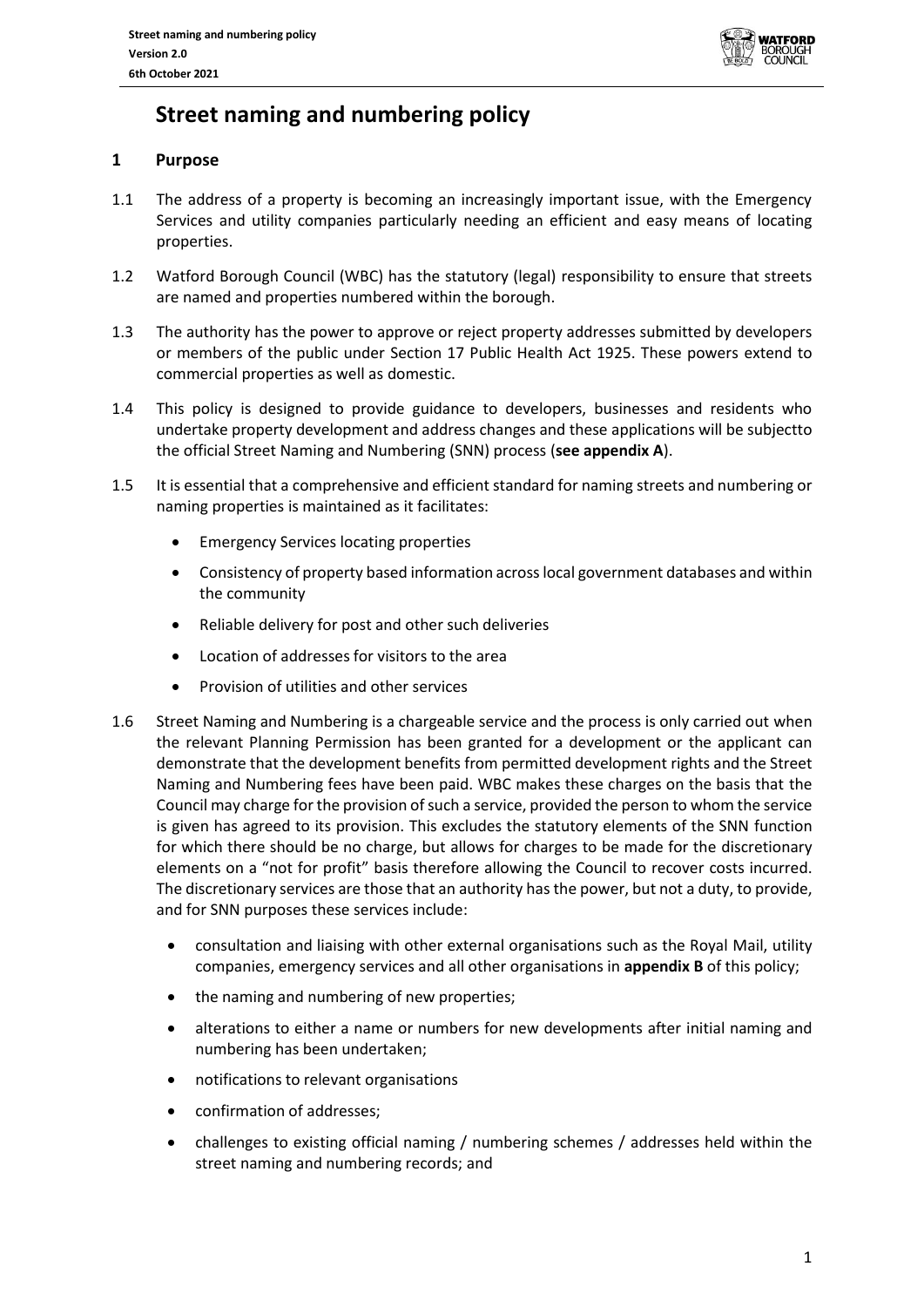

- obtaining a postcode from the Royal Mail.
- 1.7 The Council is obliged to maintain a central database of street names and property addresses (the Local Land & Property Gazetteer (LLPG)) using the British Standard for addressing, known as BS7666. All addresses in existence and created must adhere to this standard. (See **appendix C** for details of the council's Street naming and numbering conventions)
- 1.8 Developers and individuals must not allocate property or street names themselves and should follow the process set out in this policy. If a property is not lawfully assigned a proper address through the SNN process it will not appear on the council's LLPG; which is used by the Royal Mail, Emergency services, credit agencies and many other companies, and may well lead to difficulties in receiving mail, goods and services or when applying for a credit card.
- 1.9 The LLPG forms a basis for feeding correctly named and numbered streets and properties into the National Land and Property Gazetteer.
- 1.10 Where street names or previous numbers have been established without going through the official SNN process WBC has the authority to issue Renaming or Renumbering Orders, under Section 64 of the Towns Improvement Clauses Act 1847.
- 1.11 Allocation of post codes are managed by the Royal Mail and must be confirmed by them. WBC undertake this process on the applicant's behalf and informs the applicant and other interested parties. The provision of a full postal address, including a post town, and post code is the discretionary element of the SNN service for which a charge is made. However, the Royal Mail will not provide a post code to any applicant without receiving the street name and number or name of the property within the street from the Council.
- 1.12 Royal Mail will only list valid delivery points on the Postcode Address File (PAF) if the land has a permanent building that is occupied daily on a business or residential basis. (This does not include barns, stable blocks etc.). Royal Mail will not allocate a postal address / postcode to a piece of land, allotment or stable block simply for the delivery of feed, obtaining of utilities etc.
- 1.13 Any complaints relating to the delivery of Royal Mail deliveries should be directed to Royal Mail by the person experiencing the problem. The Council is not responsible for the non-delivery of mail or goods from Royal Mail.

# **2 Applicable legislation**

- 2.1 The Council is the street naming and numbering authority. All proposals for new street names / changes of name must by law be sent to the Council for approval prior to being brought into use. There are currently three sets **(see appendix D)** of legislation that apply to the Naming and Numbering of Streets and Buildings in the borough.
- 2.2 The legislation under which street name and numbering is carried out at WBC is:
	- Public Health Act 1925 Section 17: Notice to urban authority before street is named <https://www.legislation.gov.uk/ukpga/Geo5/15-16/71/section/17>
	- Towns Improvement Clauses Act 1847 Section 64: Houses to be numbered and streets named and Section 65: Numbers of houses to be renewed by occupiers <https://www.legislation.gov.uk/ukpga/Vict/10-11/34>
	- Public Health Act Amendment Act 1907 Section 21: Power to alter names of streets <https://www.legislation.gov.uk/ukpga/Edw7/7/53>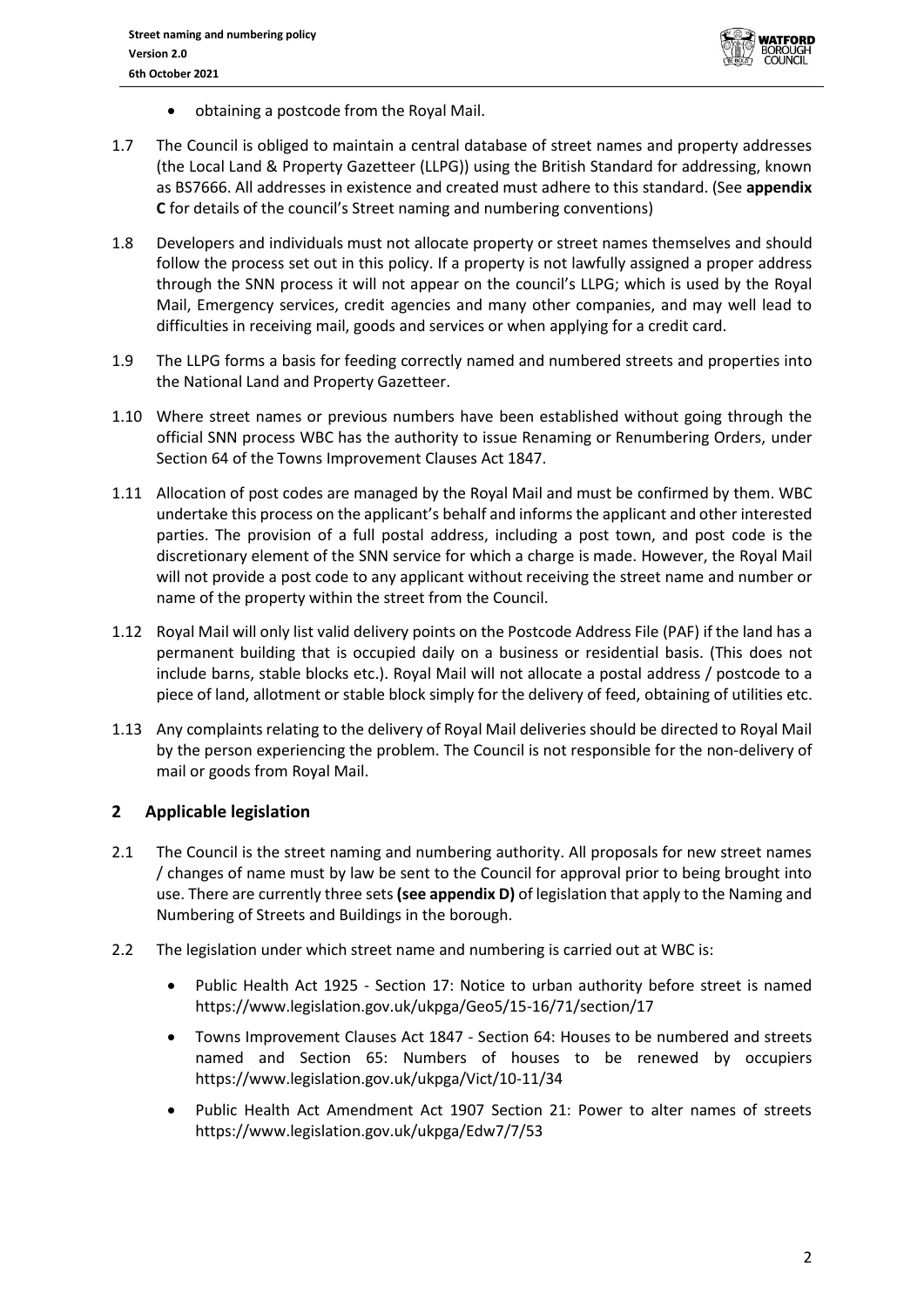

- 2.3 Under the legislation the Council has the authority to approve the following:
	- Street Naming providing a street name to a new street or an existing street with no name;
	- Property numbering providing numbers to plots, in-fills (properties built between existing houses or in the grounds of), property conversions and commercial premises;
	- Re-naming existing streets this is normally only considered when changes occur which give rise (or are likely to give rise) to problems for the Emergency Services;
	- Renumbering existing properties and buildings this is normally only considered when changes occur which give rise (or are likely to give rise) to problems for the Emergency Services and the inclusion of additional development;
	- Allocating house numbers to properties that only have a house name this function is carried out largely for public safety reasons and in consultation with the Emergency Services;
	- Any other projects put forward at the discretion of the Authority Address Custodian.
- 2.4 Every Council is required to have an Authority Address Custodian who is a nominated member of staff with overall responsibility for all addressing matters. This role is referred to as the SNN Officer in this policy. The role should be given to a member of staff working on the Local Land & Property Gazetteer and at present this role is discharged by a member of staff within the Information Unit.
- 2.5 The Council does not have statutory powers relating to individual property naming. Individual property names are largely a matter for property owners. However, in order for a name to have practical effect it must be agreed with Royal Mail who will only accept it once the Council has verified it. This is to avoid abusive or other unacceptable names being used.

# **3 Charging for the street naming and numbering service**

- 3.1 The Local Government Act 2003 section 93 the council has the power to charge for the street naming and numbering service.
- 3.2 The charges must only cover the costs of supplying the service and are therefore retained for the use of Street Naming & Numbering, Local Land & Property Gazetteer (LLPG) and Local Street Gazetteer (LSG work).
- 3.3 The current Street Naming and Numbering schedule of charges are available to view here [https://www.watford.gov.uk/streetnamenumber.](https://www.watford.gov.uk/streetnamenumber) The schedule of charges are reviewed on an annual basis.
- 3.4 In the event of a dispute resulting in the Council consulting a legal representative for advice the Council reserves the right to pass on any of these additional costs to the customer.

#### **4 Naming of new streets**

- 4.1 Property developers, local residents and elected members may suggest names for new streets and these should be submitted to the SNN Officer for consideration against our criteria. It is recommended that more than one suggestion should be put forward in case one fails to meet the required criteria.
- 4.2 When a suggested name is received consultation is undertaken with the Manager of Watford Museum, who can also offer alternative names that have local historical or geographical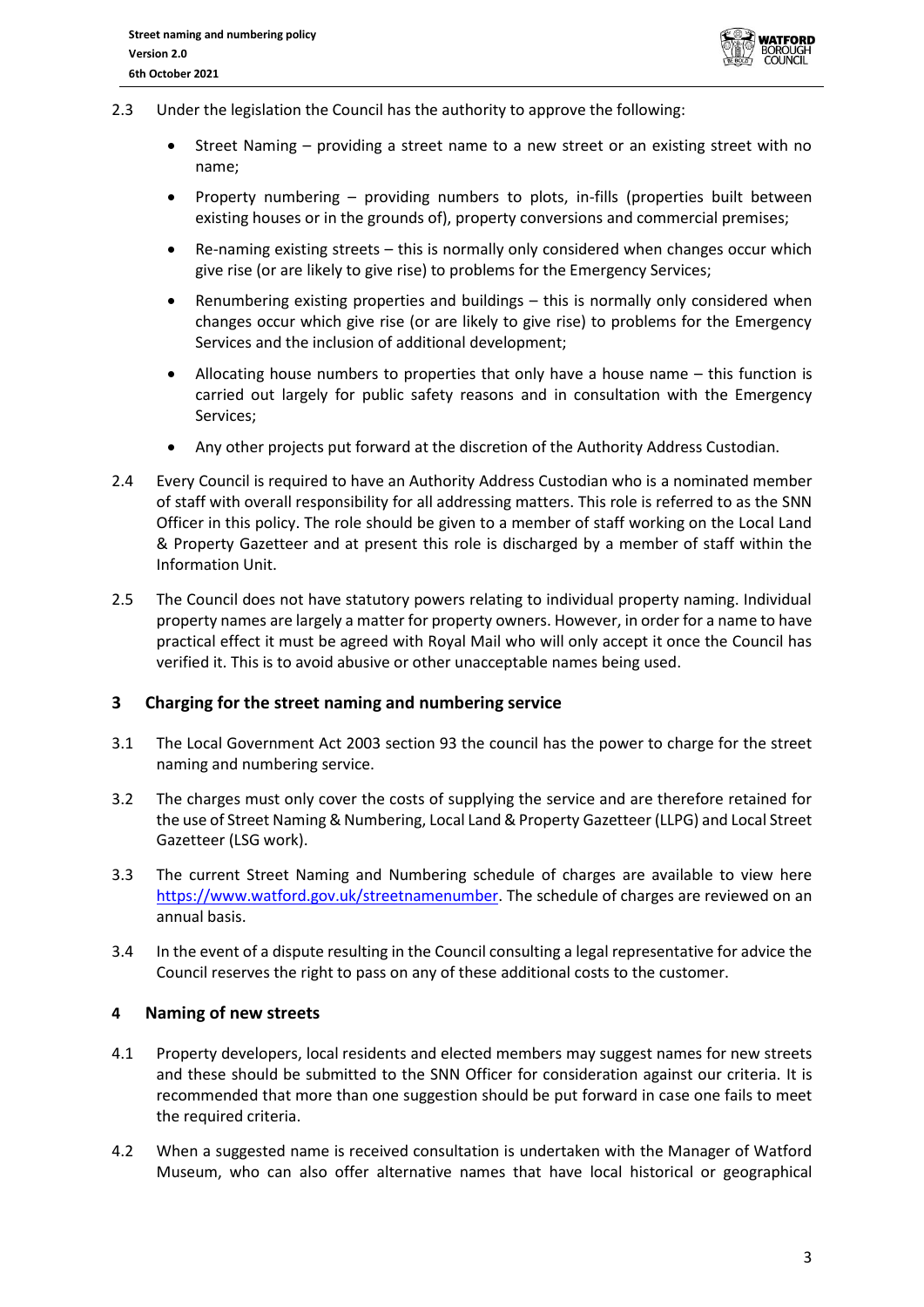

significance for consideration. Any alternatives will again be assessed against our naming criteria and can be rejected if they do not meet these criteria. Once a suitable suggestion has been agreed between the developer and the SNN officer, the SNN officer will consult the Councillors of the relevant ward, the Portfolio Holder with responsibility for Street Naming and Numbering and the Elected Mayor about the proposed name and it's provenance before then seeking agreement from Royal Mail and agreeing the final name with the developer.

- 4.3 Consulted elected members will have five working days to respond to notifications of a proposed street name. If there are any objections to the names suggested received based on the criteria set out in section 5 below, the developer will be advised and further suggestions can be made at this point if required.
- 4.4 When a name has been agreed upon the Naming and Numbering Notice to be sent to the manager responsible for the Street Naming and Numbering service for final approval.
- 4.5 For large developments a list of road names will be approved to be allocated as the development progresses.
- 4.6 Where a street is created as part or all of a new development, all costs for the erection of new street name plates will be paid for by the property developer. The specifications for the plates is available in **appendix E**.
- 4.7 Maintenance of the street name plates only becomes the responsibility of WBC once the street has been adopted by Hertfordshire County Council.
- 4.8 No street name plate will be erected until the street name has been confirmed in writing by WBC.

## **5 Criteria for Naming of New Streets**

- 5.1 Developers, residents and councillors should use the criteria set out below when considering suggestions for naming of streets:
	- Experience has shown that streets with few houses are not well known and consequently, difficult to find. The Council's policy is not to name streets with less than six properties where they can be numbered as part of a primary street.
	- New street names shall not be assigned to new developments when such developments can be included in the current numbering scheme of the street providing access.
	- Phonetically similar names will also be avoided e.g. Willows Avenue and Winnows Avenue.
	- New street names shall not duplicate any name already in use in the postcode area, or neighbouring area. This includes a variation on the street name by thoroughfare type (avenue, street, road) e.g. if there is already a street named Oak Road, Oak Lane will not be allowed. It will be at Royal Mails discretion to refuse names proposed on this basis.
	- Consideration should be given in the first instance to existing historical or geographical connections that have already been established within the area, and new names should be in keeping with any existing local themes. The Council are keen to reflect the town's rich cultural heritage and diverse communities through the naming of streets in the Borough. The Council's Museum team can work with developers to produce a shortlist of appropriate street names with local provenance / historical relevance on request to the SNN Officer.
	- Street names are unacceptable if they are likely to cause spelling or pronunciation difficulties as these may lead to confusion for Emergency Services.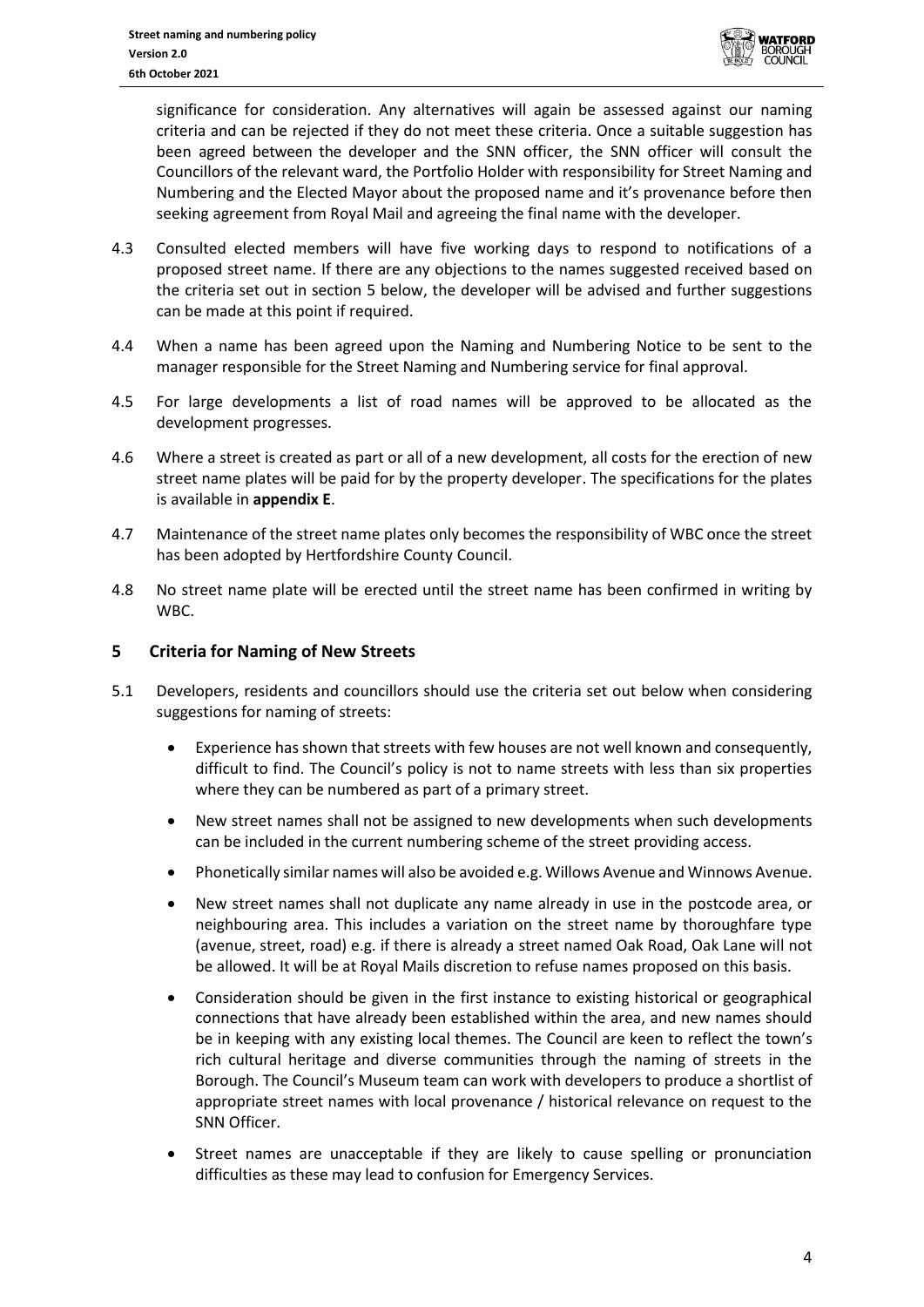

- Street names will not be considered that may be construed as sexist, obscene, racist or contravene any aspect of our Equalities Statement or would undermine the cohesiveness of local communities.
- Street names that may be open to re-interpretation by graffiti or shortening of the name shall be avoided.
- The council will have no informal adoption of unofficial 'marketing' titles used by developers in the sale of new properties. Names that may be taken as advertising (i.e. company name) will not be accepted.
- New street names should not end in "s" where it can be construed as a possessive or plural
- No new street name to start with the word "The".
- All punctuation, including apostrophes, shall be avoided.
- Words of more than three syllables and the use of more than two words (excluding the thoroughfare type) shall be avoided.
- 5.2 All new street names must end with one of the following suffixes only:
	- Street any thoroughfare that is lined with buildings
	- Road any street
	- Way any street
	- Avenue any street (often lined with trees)
	- Drive any street (often lined with trees)
	- Grove any thoroughfare or cul-de sac (often lined with trees)
	- Lane any street (often narrow or in the country)
	- Rise a street on a sloped hill
	- Mews a small street, alley, or courtyard
	- Gardens- for streets (not properties) subject to there being no confusion with local open space
	- Crescent for a curved street
	- Close for a cul-de-sac only
	- Square for a square only
	- Hill for a hill side street only
	- Terrace for a terrace of houses (i.e. not facing on to an existing named street and therefore not a subsidiary name for a row of properties within an already named street)
	- Parade a public square or promenade
	- Walk, Path or Way All new pedestrian ways should end with either Walk, Path or Way.
- 5.3 Where naming a street after an individual, the person should have served the local community, been born or lived in the area. It is likely that such names would only be considered if the proposer can provide proof that the person has been deceased for more than 20 years. This is in line with the heritage "blue plaque" regulations.
- 5.4 Individuals put forward will be researched and assessed for suitability with input from the council's Heritage Officers at the Museum. Proposals may be turned down if, for example if the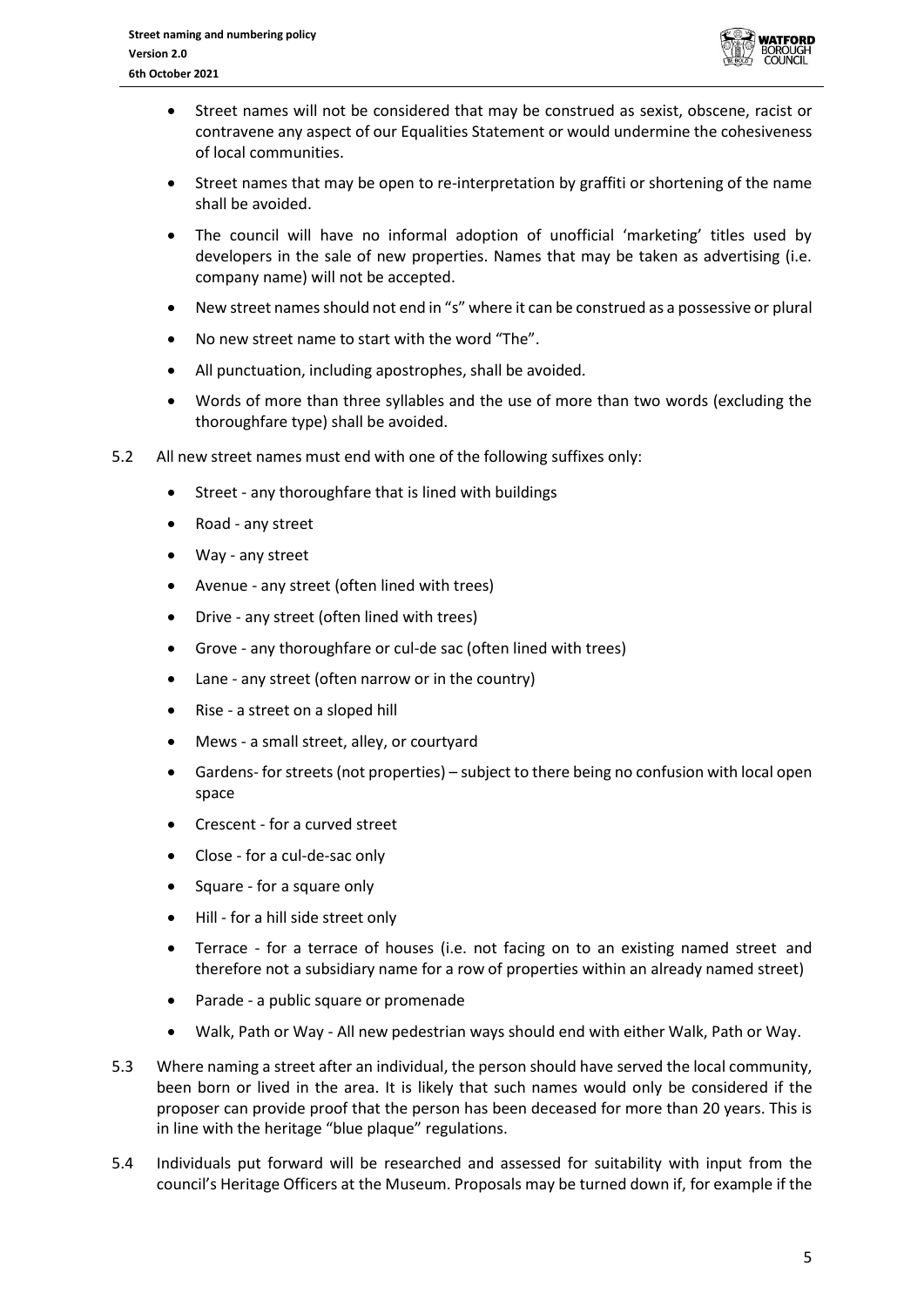

individual's link to the Borough is insufficiently clear.

- 5.5 Naming of a street after a living, or recently deceased, person will not be accepted, however the Group Head of Service responsible for Street Naming and Numbering in consultation with the Elected Mayor shall have discretion to waive this if they believe there are valid and appropriate reasons to do so.
- 5.6 Any such proposed exception would be considered if:
	- The proposal is supported by the Member of Parliament and / or Elected Mayor and / or ward Councillor
	- The person can be shown to have been of the highest standing and such a view is likely to be shared by the public.
	- The proposer has obtained written consent from the individual themselves, a close member of the family of the person or a direct descendant. If that is impracticable a statement of reasons made to obtain consent must be submitted with the application.

## **6 Renaming or renumbering of existing streets**

- 6.1 Renaming / renumbering of existing streets will be dealt with on an individual case basis.
- 6.2 Renaming / renumbering an existing street will generally be avoided. It should only be considered in cases where historic street names are likely to cause offence, or in cases where the naming is causing problems for the emergency services. Renaming / renumbering a street is a time consuming process and any change can be very disruptive and cause financial costs to all those occupiers affected.
- 6.3 Before an application can be considered, it is the responsibility of the applicant to conduct a ballot of all the occupiers to ensure views of all those affected are taken into account. The results must be submitted in writing to the Council as part of the application process, with evidence of the ballot showing the full names, addresses and signatures of all residents who consent in principle to the change included.
- 6.4 Consultation with all affected council tax payers and business rate payers will then be undertaken and the consent of two thirds of those affected must be obtained before consideration will be given to renaming / renumbering a street. All costs associated with a change to a street name or numbering sequence instigated by the property owners shall be met by the individual property owners affected by the change.
- 6.5 The consultation process must comply fully with the relevant legislation and residents should be notified of the implications of the change, including costs and the process for objecting to or appealing the proposal.
- 6.6 At the end of the consultation, a report which provides evidence of the council tax / business rate payers' approval will be given to the Cabinet and will seek their endorsement to instigate the change.
- 6.7 All street re-naming will be done in strict compliance with the criteria set out under Naming of New Streets set out in 5 above.

# **7 Naming of existing unnamed streets**

7.1 This will be considered only where there is difficulty in locating the street due to a lack of name. This delay in locating the street can be a problem even though there are no properties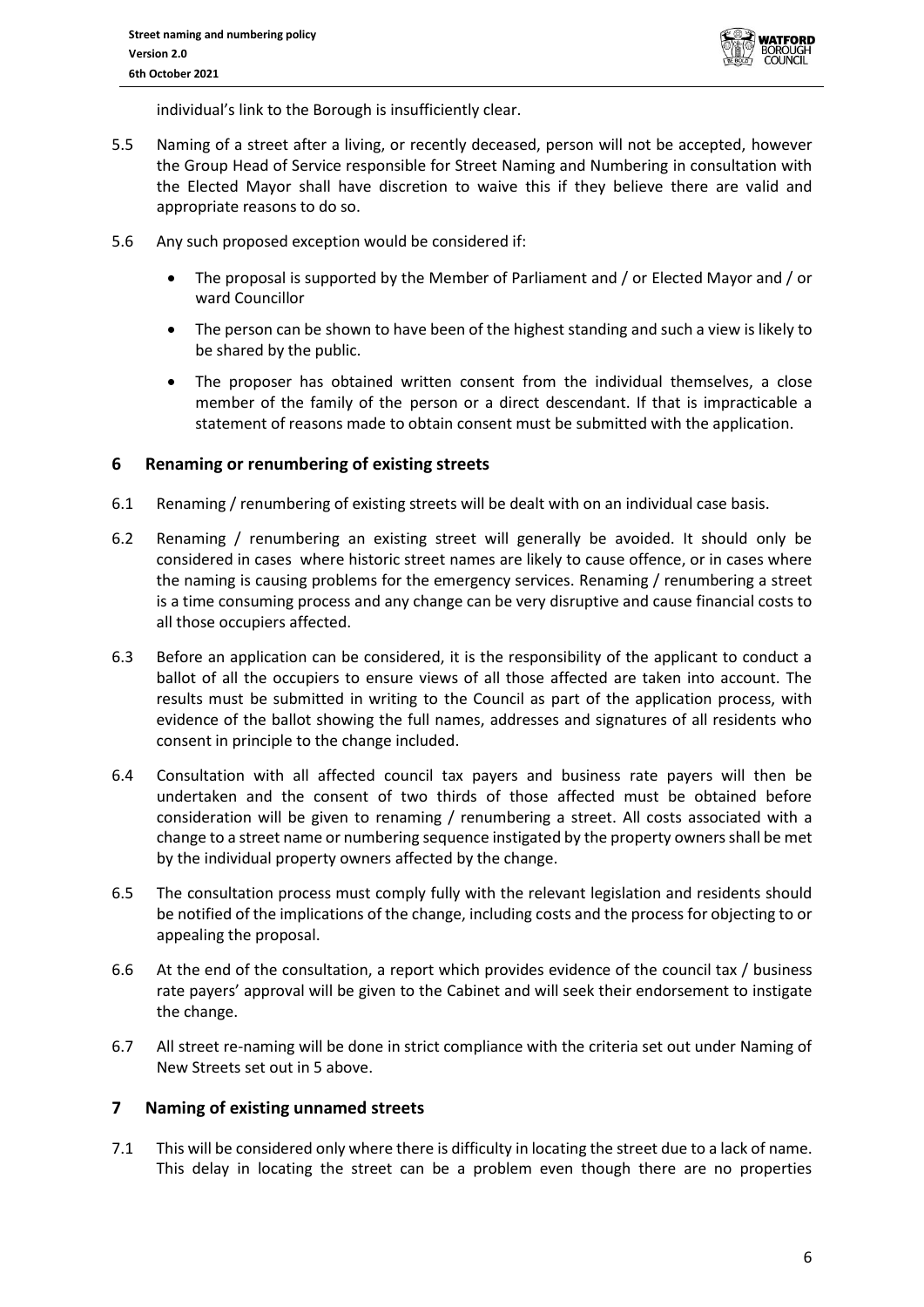

addressed in the street, or where properties are using the nearest named street as their address, for example where they are situated on private access road.

7.2 The same process and criteria set out under Renaming of Existing Streets will apply.

## **8 Addressing of new properties**

- 8.1 When a developer or resident submits an application to have a new plot or development named and numbered they must do so via the online application form. The following information will be required:
	- **The Planning Application Reference Number**  Where the plot or development does not fall within Permitted Development rights, street numbering for new developments can only be undertaken once the application is approved by the Development Management Department, as without this an address cannot be allocated.
	- **Plans**  A location plan which clearly identifies the new scheme in relation to existing land or properties. A detailed site plan clearly marked with plot numbers which also indicates where the front door or primary access points are for each property.
	- **Internal Layout Plans** Where appropriate, clearly indicating the front doors for each property, the main access points for the block, floor levels, and plot numbers.
	- **Building Names**  The preferred name, plus two alternatives to be considered if the preferred option is unsuitable, for any buildings names where flats / units are involved.
	- **Payment of Fees** in accordance with the fees set by WBC
- 8.2 For properties where any building in the development are to be named, consultation will take place with the councillors for the ward and the Elected Mayor, for their views on the names suggested for the properties involved. If there are any objections to the names suggested based on the criteria for addressing new properties in section 9, the developer will be advised by the SNN officer and further suggestions can be made at this point if required.
- 8.3 When a name has been agreed upon the Naming and Numbering Notice to be sent to manager responsible for Street Naming and Numbering for final approval.

# **9 Criteria for addressing of new properties**

The following criteria will apply for addressing of all new properties / buildings:

- All new property developments will be numbered rather than named. Exceptions will only apply in existing streets where no numbering scheme currently exists, or where the extent of infill numbering has been exhausted.
- All new streets shall be numbered with odd numbers on the left and even numbers on the right, starting at the primary entrance to the street. Where the street runs between two other streets, the numbering will start at the end of the street nearest the centre of the town.
- Consecutive numbering may be used in a cul-de-sac or in a situation where there is no scope for future development.
- The number of a property / building will be allocated to the street onto which the front door or main entrance faces, except in circumstances where the front door or main entrance provides no direct access from that street.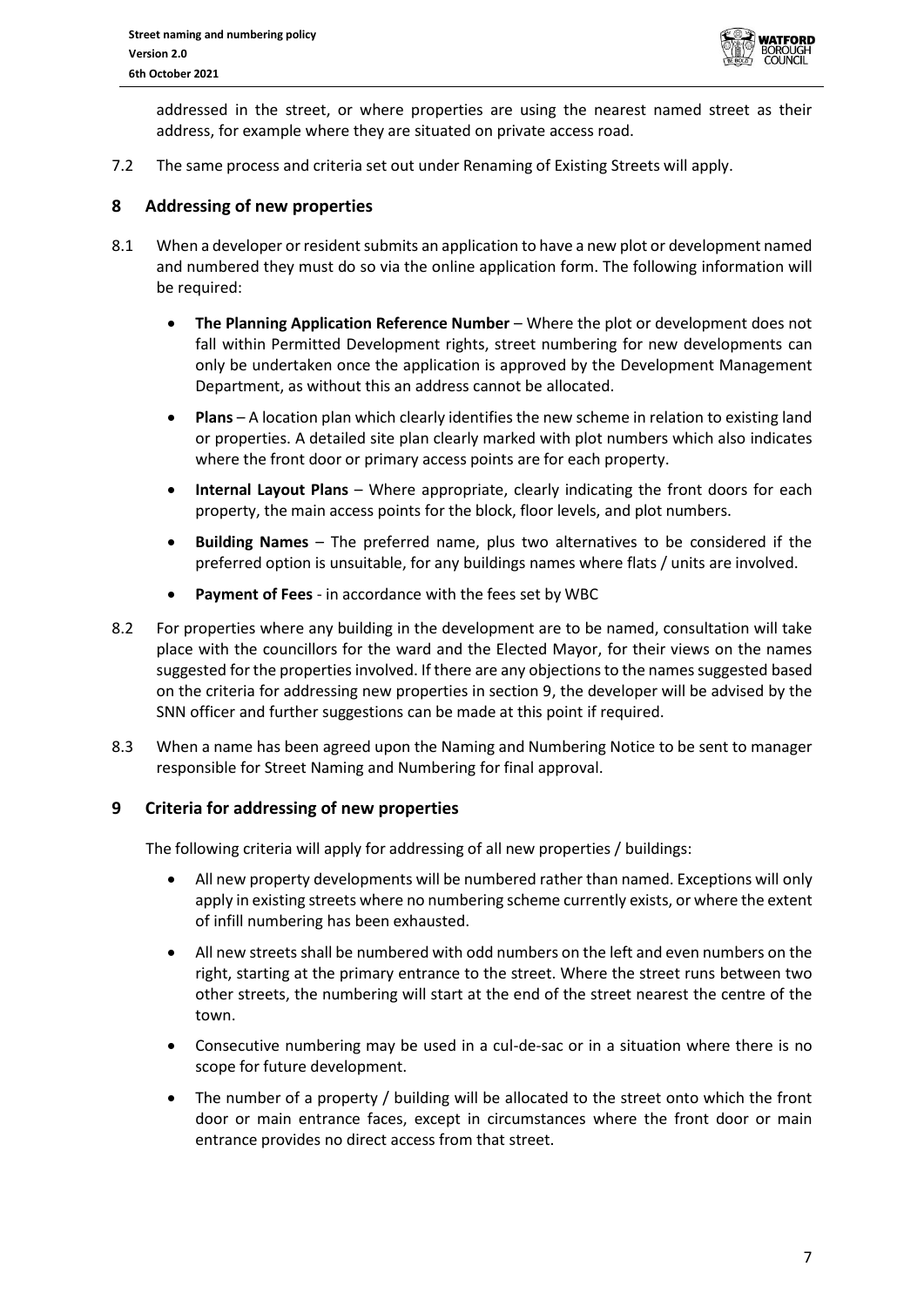

- Numbers will remain sequential with no exception being made for superstition in the use of the number 13 or any other number considered to be unlucky, or personal preferences.
- Flats and units within a building will be numbered sequentially in a clockwise direction from the main entrance / stairwell. Properties that have more than one entrance in a street (but form part of the same property) will have the internal flats / units numbered in a clockwise direction within each part of the building served by a separate entrance.
- Properties will be given a street number according to the street in which the mainentrance is located and allocated a building name. The internal flats / units will be numbered individually e.g. Flats 1 – 17 Brickfield Court, 45 Chester Road.
- When new properties are built on an existing numbered street, and there are no available numbers to use whilst retaining the current sequence, a letter will be used as a suffix e.g. 21A.
- Private garages or buildings used for housing vehicles and similar purposes will not be numbered.
- A piece of land cannot be given an official address; only property on that piece of land can have a conventional address for the purposes of delivering mail and services.
- On a street without numbers a name may be allocated to a new property / building.
- Where a residential house is named and there is an assigned property number, the number must continue to be used. The name cannot be used instead of the number,and the number must be displayed in conjunction with the name.
- The name of the property / building should not duplicate the name of the street, pedestrian way, geographical area or any other property within the area. This is the responsibility of the owner and not the Council, but the SNN Officer can offer assistance on names already in use. A variation in the end word e.g. Court House or Lodge will not be accepted as sufficient reason to duplicate a name e.g. if there is a building named Oak Court, Oak Lodge would not be considered.
- Consideration should be given in the first instance to existing historical or geographical connections that have already been established within the area, and new names should be in keeping with any existing local themes. The Council are keen to reflect the town's rich cultural heritage and diverse communities through the naming of buildings in the Borough. The Council's Museum team can work with developers to produce a shortlist of appropriate building names with local provenance / historical relevance on request to the SNN Officer.
- Property / building names are unacceptable if they are likely to cause spelling or pronunciation difficulties as these may lead to confusion for Emergency services.
- Names of more than three syllables should not be used.
- Building names will not be considered that may be construed as sexist, obscene, racist or contravene any aspect of our Equality Statement or would undermine the cohesiveness of local communities.
- All new property / building names should, wherever possible, end with one of the following suffixes:
	- o House Residential or commercial properties
	- o Lodge Residential or commercial properties
	- o Court Residential or commercial properties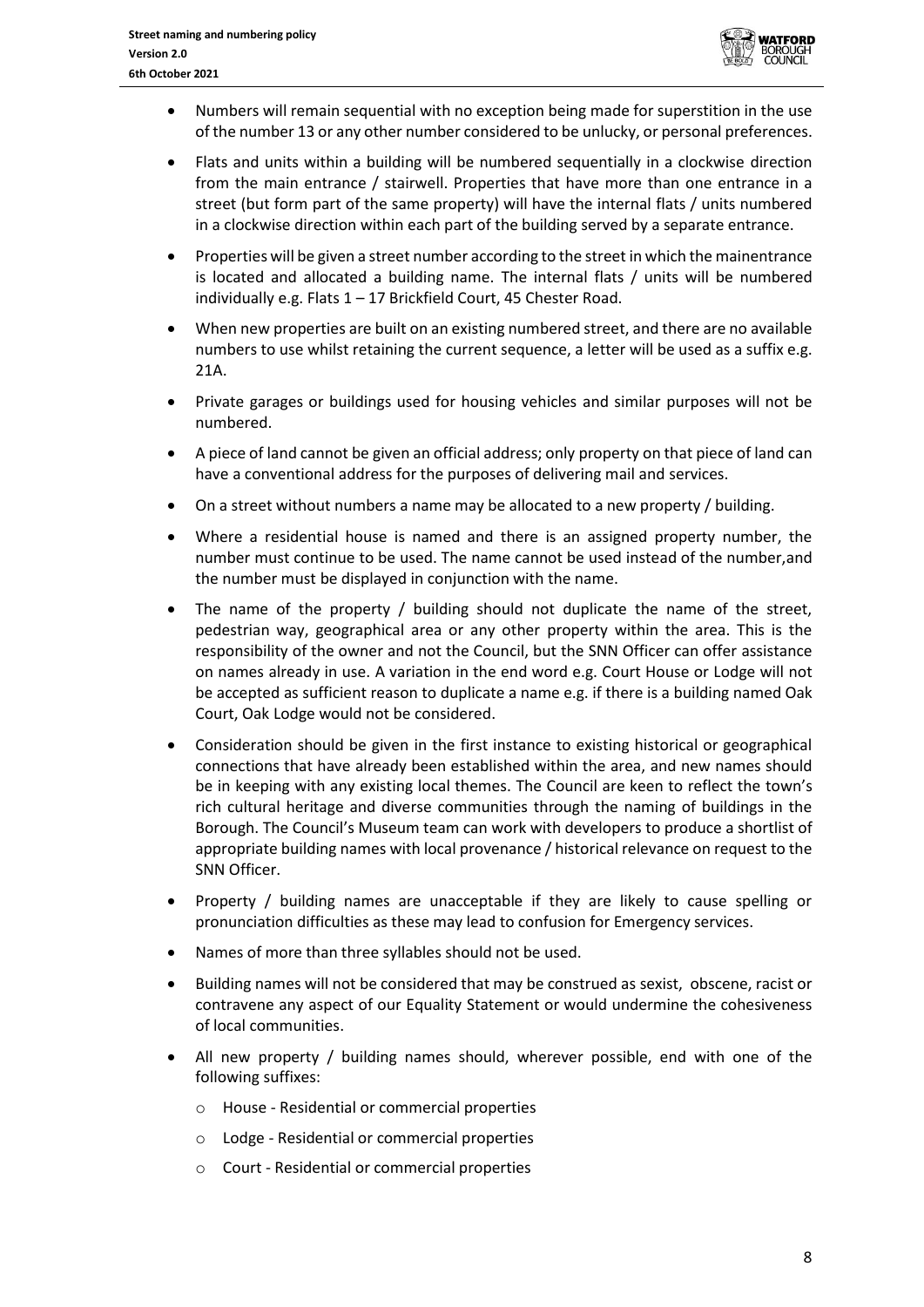

- o Heights Residential or commercial properties
- o Point Commercial properties
- No property / building name to start with the word "The"
- The council will have no informal adoption of unofficial 'marketing' titles used by developers in the sale of new properties. Names that may be taken as advertising (i.e. company name) will not be accepted.
- Naming a property / building after a company is only acceptable if the company no longer occupies the building and there is a positive local association and does not cause confusion. A business name cannot take the place of a number or a building name.
- 9.1 Where naming a new property / building after an individual, the person should have served the local community, been born or lived in the area. It is likely that such names would only be considered if the proposer can provide proof that the person has been deceased for more than 20 years. This is in line with the heritage "blue plaque" regulations.
- 9.2 Individuals put forward will be researched and assessed for suitability with input from the councils Heritage Officers at the Museum. Proposals may be turned down if, for example if the individual's link to the Borough is insufficiently clear.
- 9.3 Family names or the names of individuals living, or recently deceased, will not generally be considered acceptable, however the Group Head of Service responsible for Street Naming and Numbering in consultation with the Elected Mayor shall have discretion to waive this if:
	- the proposal is supported by the Member of Parliament and / or Elected Mayor and / or ward Councillor.
	- the person can be shown to have been of the highest standing and such a view is likely to be shared by the public.
	- the proposer has obtained written consent from the individual, a close member of the family of the person or a direct descendant. If that is impracticable a statement of reasons and efforts made to obtain consent must be submitted with the application.

#### **10 Adding a name or renaming an existing property**

10.1 A property owner can apply to add a name to their already existing numbered property, or change the current name, via the online application form, using the criteria set our under Addressing of New Properties.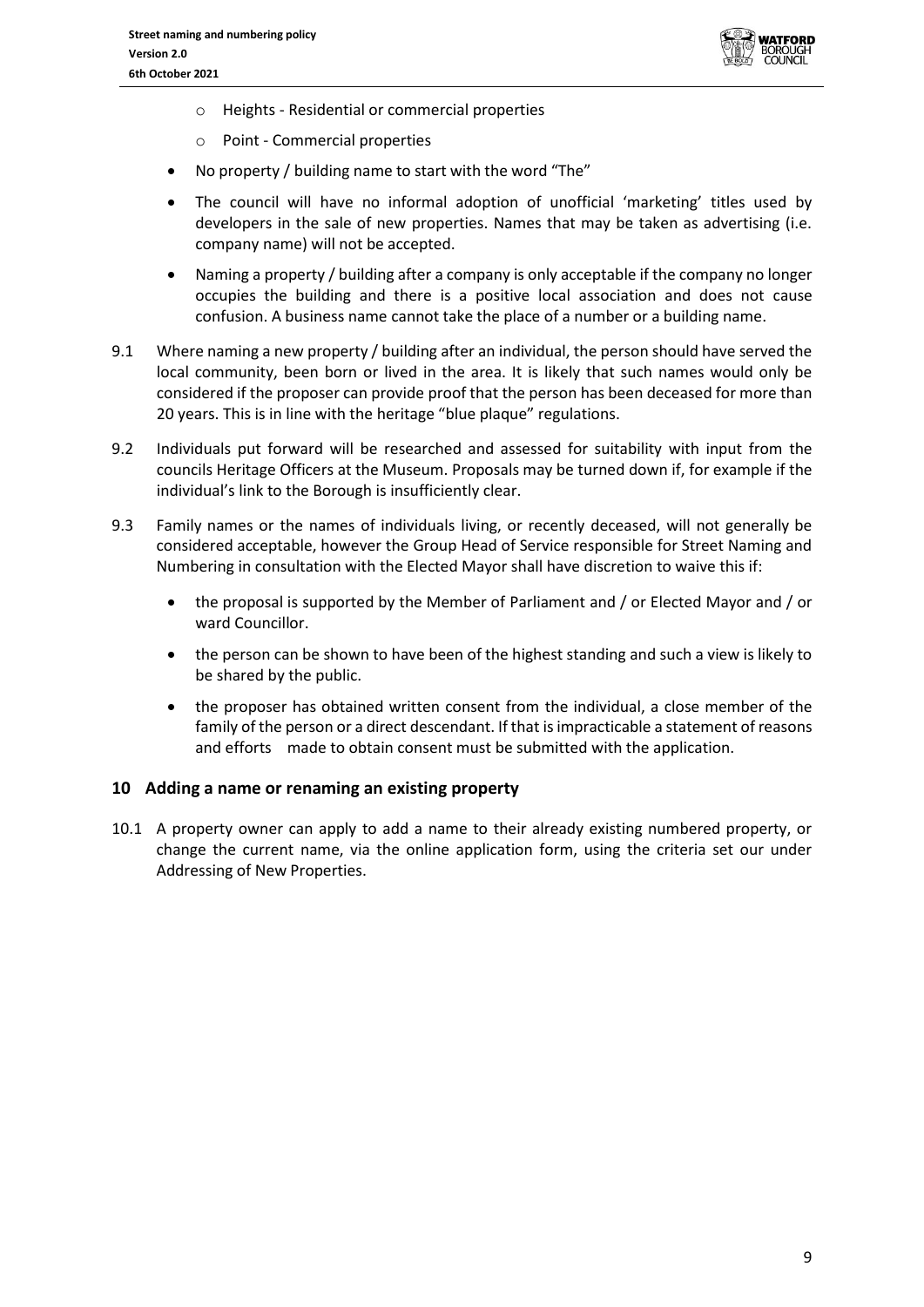

# **Appendix A – Applying for Street Naming & Numbering**

#### **Who should apply?**

- Individuals or developers building new houses, commercial or industrial premises.
- Individuals or developers undertaking conversions of existing residential, commercial or industrial premises which will result in the creation of new properties or premises.
- Property and business owners wishing to amend their existing house name or add a house name to an existing numbered property.

#### **When should I apply?**

Applications for new streets and addresses should be submitted when building works commence. This is important as:

- A proposed new street must be approved by the Council before any addresses can be allocated to it;
- Most utility companies are reluctant to install services where an official postal address has not been allocated;
- Street naming and numbering can be a lengthy process.

#### **How do I apply?**

Online form via Watford Borough Councils website: <https://www.watford.gov.uk/streetnamenumber>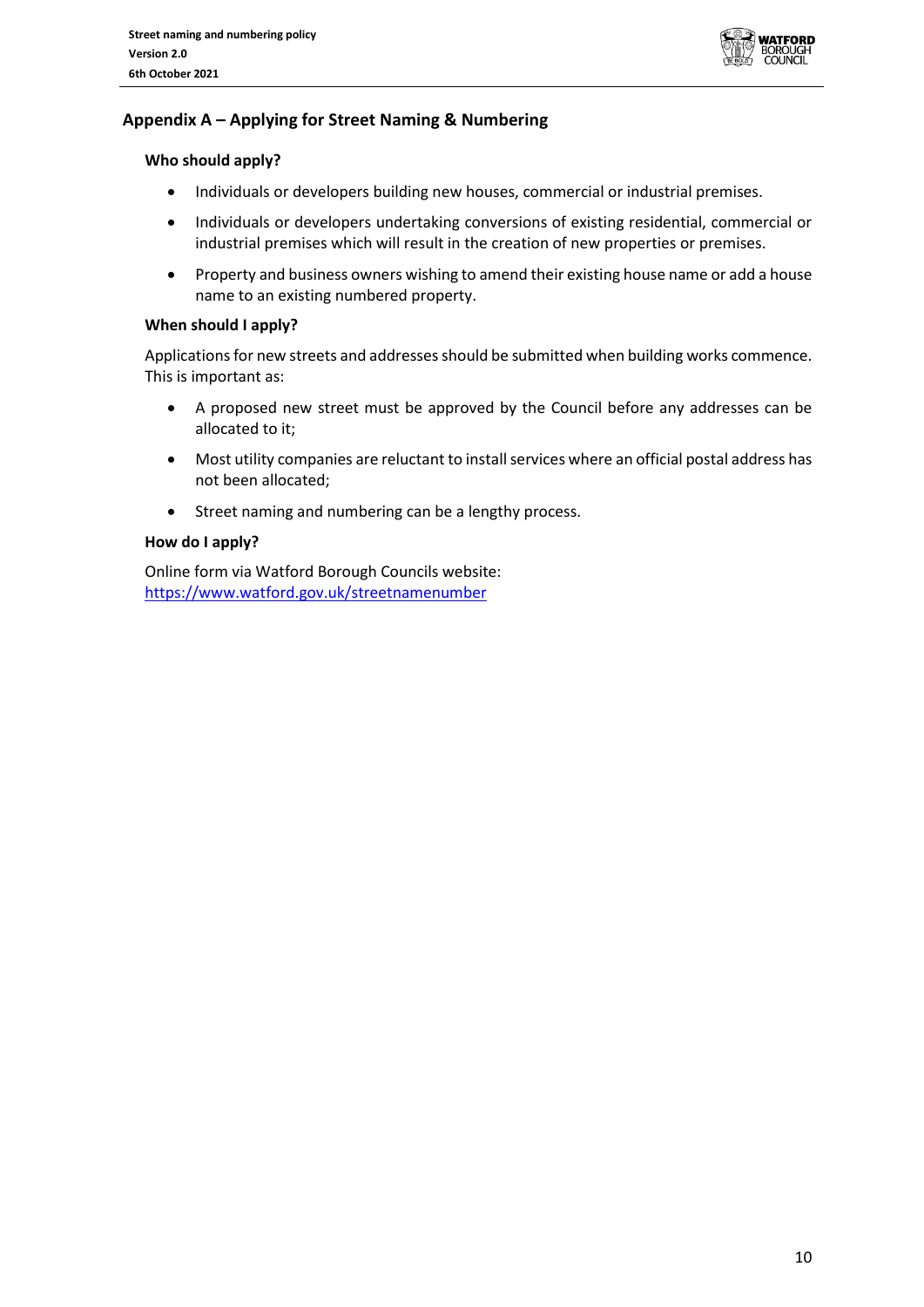

# **Appendix B – Organisations and services we inform of new or changed addresses**

## **External**

- GeoPlace (National Land & Property Gazetteer and Address Base)
- Emergency Services incl. Ambulance, Fire Brigade and Police Service
- Royal Mail
- Valuation Office Agency
- Land Registry
- Ordnance Survey
- Hertfordshire County Council ( Highways, School Admissions & Land Charges)

#### **Internal**

- Building Control
- Council Tax
- Non Domestic Rates
- Electoral Registration
- Environmental Health
- Local Land Charges
- Planning Services
- Waste & Recycling
- Customer Services
- Parking Services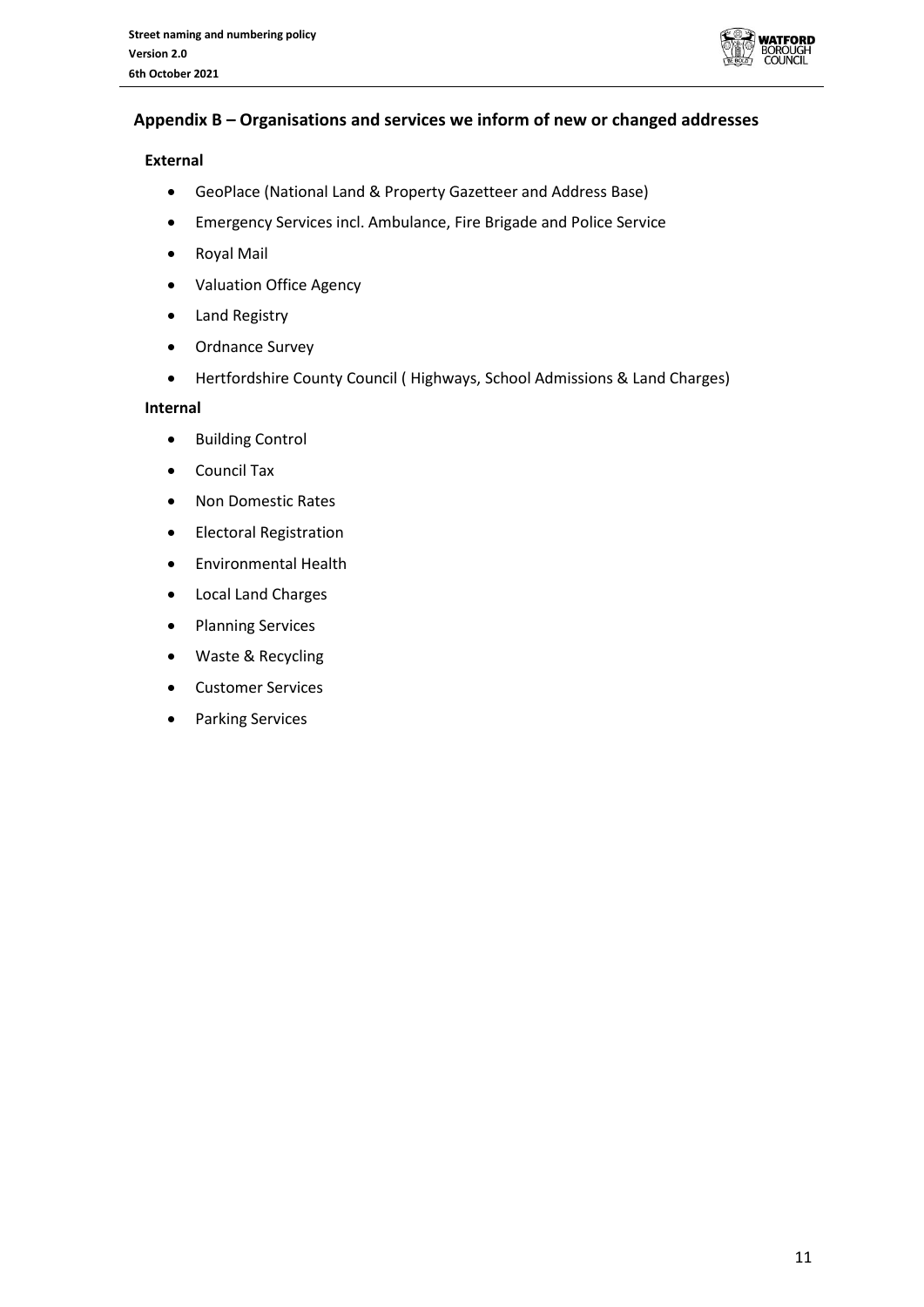

# **Appendix C – Property Numbering/Naming Policy Guidance**

Note - The guidelines set out cannot cover all cases and the Council reserves the right to accept or reject building names and numbers suggested for other reasons.

Naming buildings after living persons should be avoided.

Names of more than three syllables should be avoided and this precludes the use of two words except in special cases.

A new street should be numbered with even numbers on one side and odd numbers on the other except that, for a cul-de-sac, consecutive numbering in a clockwise direction is preferred. Longer cul-de-sacs have an odds and evens scheme ascending away from the town centre.

Developers must not allocate numbering as part of their marketing strategy.

Two buildings in one street may not have the same number.

Convention requires number one always to be on the left-hand side of a street.

Through streets are numbered odds and evens in the direction they would be accessed from the centre of the town or community.

Convention is to number odds on the left and evens on the right when travelling away from the Town Centre; however, numbering also depends on the layout of the development and streets.

Buildings will always be named or numbered into the street of which their main entrance or delivery point is accessed from.

Buildings on corner plots are numbered into the street towards which the main entrance is accessed. If pedestrian access is not possible from that street, the building may be numbered with the street giving access. Occupier's preference will not be a relevant consideration. If a building has entrances in more than one street, then each entrance should be numbered in the appropriate street.

If open space or undeveloped areas exist along a length of street it is usual to leave spare numbers. As a guide, one number per 4m frontage is used. The SNN officer will depart from convention at their discretion. Open spaces can be used to allow numbers either side of a street to be brought in line with each other.

If a suitable numbering sequence cannot be ascertained, temporary house names will be assigned to plot numbers until the numbering can be determined at a later date.

In residential buildings (e.g., blocks of flats) it is usual to give each block a street number and each dwelling a number suffix e.g. Flat 1, 24 etc.

Existing buildings divided into separate flats or business premises will be given one street number and number suffixes of "1", "2" etc. e.g. Flat 1, 24, Flat 2, 24 etc. Commercial premises will be allocated numbers and the prefix Unit, Office or Suite (for offices only).

When flats are numbered internally they will be numbered not lettered e.g. Flat 1, 24, not Flat A, 24; nor 24A.

For all Flats, the word Flat should precede the number. The number should not appear on its own. All new residential building names should end with a suffix, examples are provided in the list below. It is not exhaustive and sometimes other descriptive words are more appropriate.

- Apartments (for flats and other residential buildings)
- Mansions (other residential buildings)
- House (residential blocks or offices)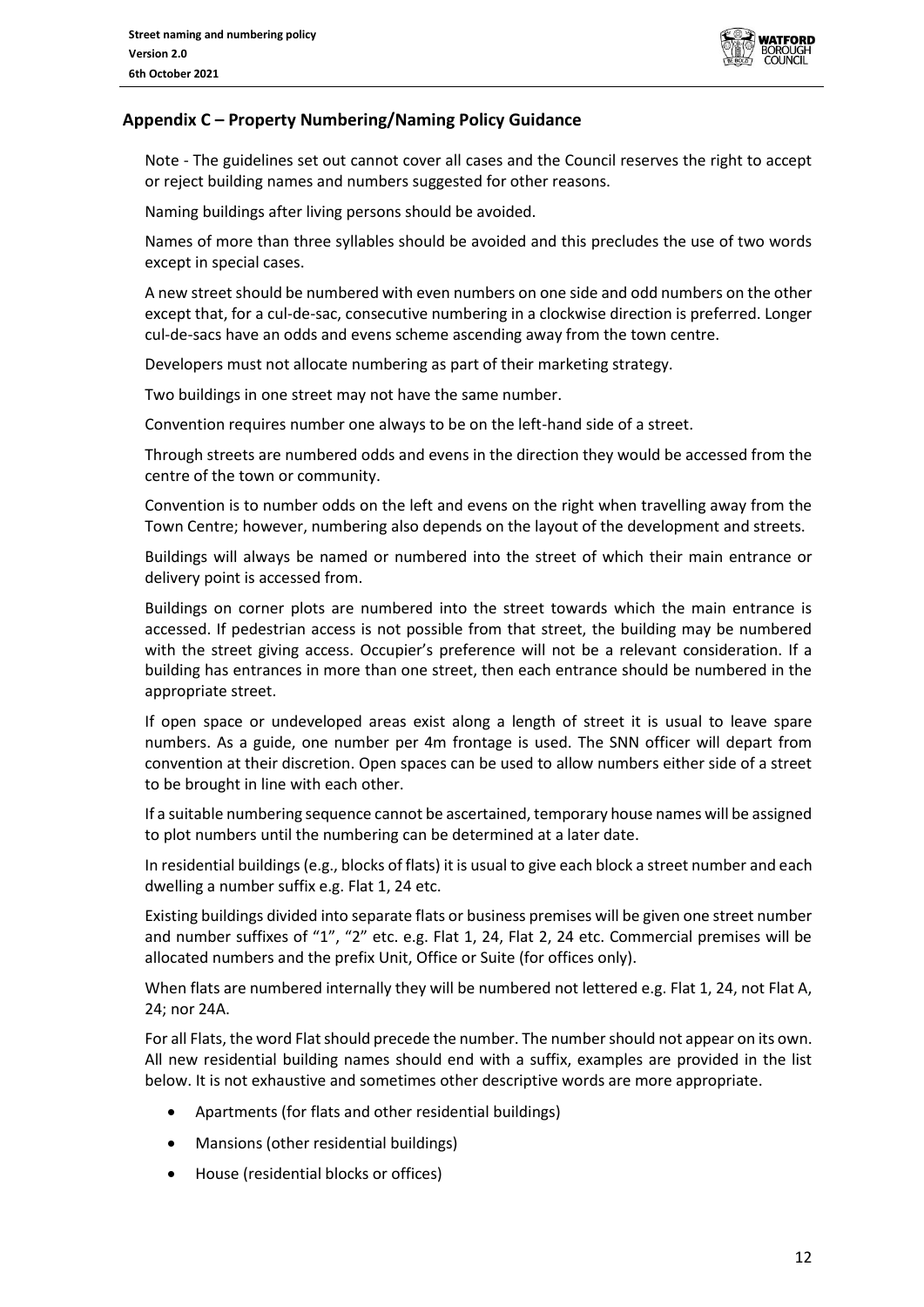

- Court (for flats and other residential buildings)
- Point (high residential blocks only)
- Tower (high residential or office blocks)
- Heights (high residential or office blocks)

For private houses in existing unnumbered streets it is essential that the houses are officially allocated names, which are registered with the emergency services. Anyone wishing to change the name of their unnumbered house must also apply to the Council.

For private houses it is sufficient that the name should not repeat the name of the street or that of any other house or building in the area.

Properties cannot be named after living persons and the use of names of three syllables or more is prohibited.

Infill plots, i.e. properties built between existing properties or in the grounds of an existing property, will be given the same house number before the infill followed by suffix of "A", "B" etc. e.g. 24A, 24B etc. To include the new houses in the numbered street sequence would involve unacceptable renumbering of all the higher numbered houses on that side of the street.

If additional plots are added to a proposed development at a later date, e.g. due to a revised layout, these plots will be allocated existing numbering with suffixes of "A", "B" etc. e.g. 24A, 24B etc.

Private garages and similar buildings used for housing cars, and such like, will not be numbered. Annexes to buildings e.g. granny flats or ancillary accommodation, will be given the prefix 'Annexe', unless the annexe has a separate entrance. The rest of the address will be the same as the parent property e.g. Annexe, 34 Kingston Road. If the annexe has a separate entrance the address will take on a suffix added to the existing number, i.e. 34A.

Where a property has a number, it must be used and displayed. Where a name has been chosen to a property with a number, the number must always be included; the name cannot be regarded as an alternative. This is enforceable under section 65 of the Town Improvement Clauses Act 1847.

For commercial businesses, a unit number or an office number is to be applied as part of the address. The organisation name does not form part of the official address as organisation name does not form part of the official address as organisation names can frequently change and cause problems for Emergency Services locating the premise.

#### **The display of names and numbers**

Every number or name, or number and name, of any building in any street, way, place, row of houses or block shall be marked:

- On the building, the entrance gate, boundary wall or fence immediately adjacent to the gate or entrance of such a building, or in such other position as to be clearly visible from the street or way in which the building is situated.
- With numerals or lettering of such colour as to contrast with the background against which they are displayed.
- With numerals or letters of sufficient size to render them clearly visible from the street or way in which the building is situated.
- In durable, non-absorbent material, which expression shall be deemed to include paint.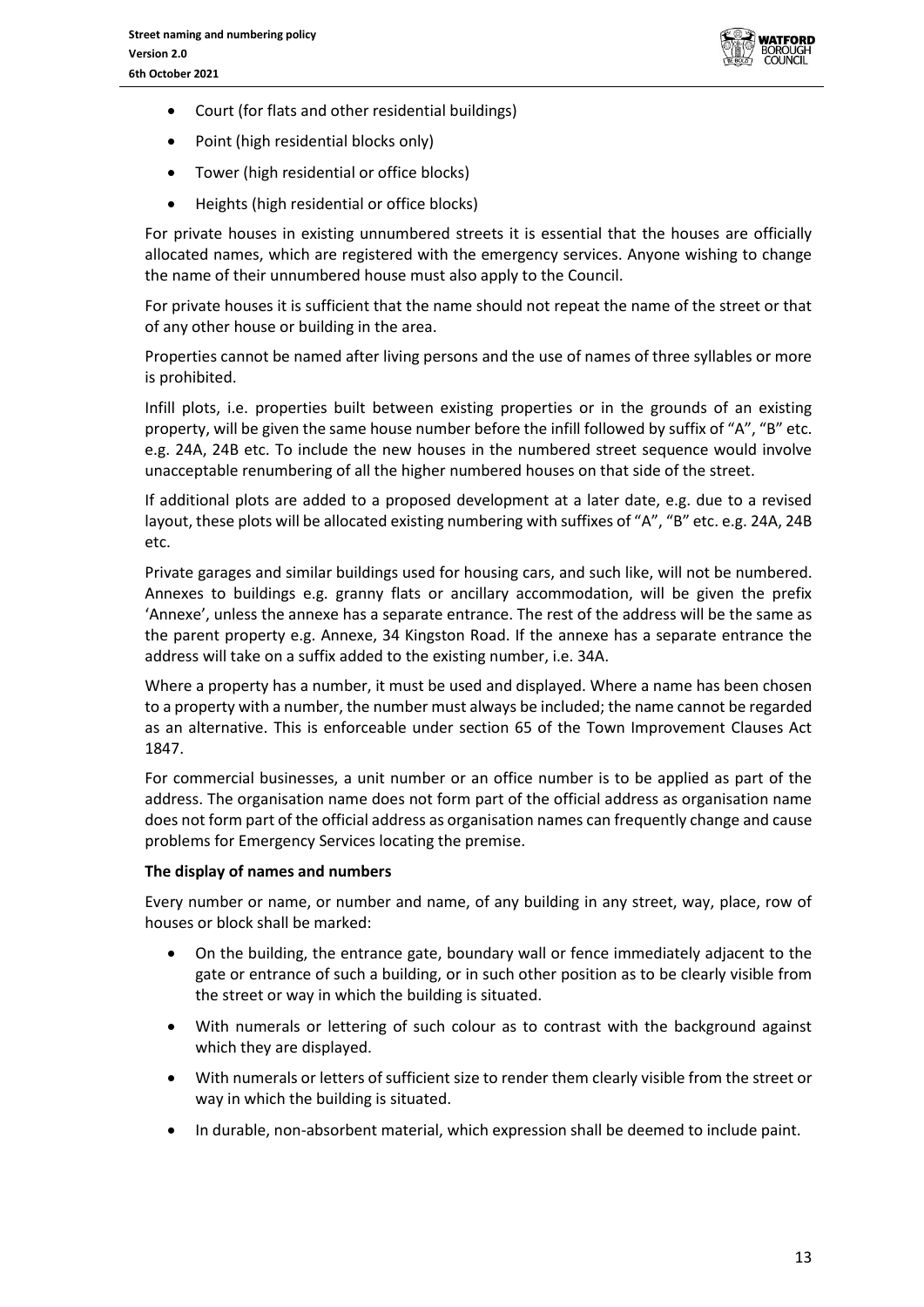

## **Street Nameplate specification**

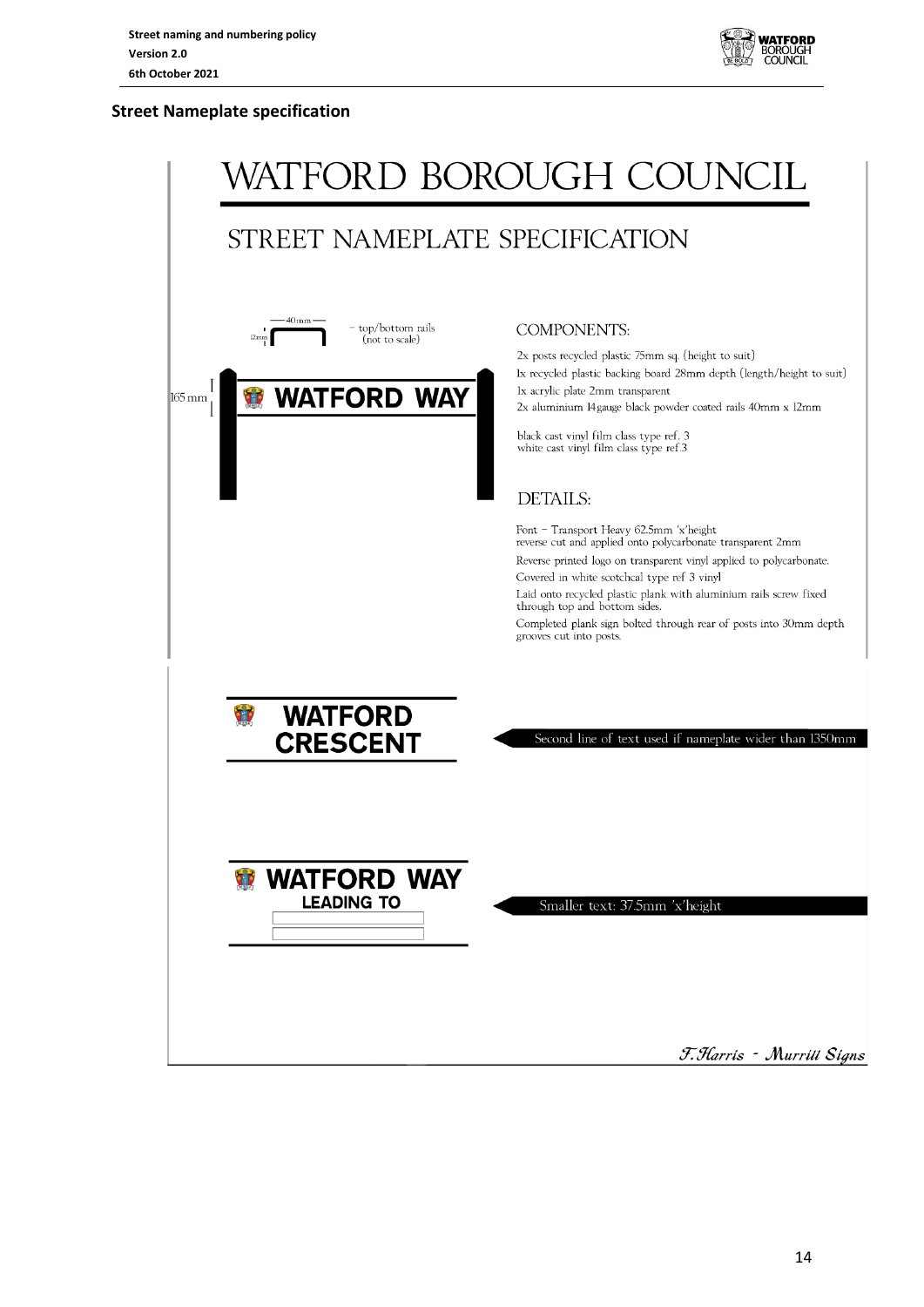

## **Appendix D – Legislation supporting Street Naming & Numbering**

Section 17: Public Health Act 1925 – Notice to Local Authority before street is named

(1). Before any street is given a name, notice of the proposed name shall be sent to the urban authority by the person proposing to name the street.

(2). The urban authority, within one month after the receipt of such notice, may, by notice in writing served on the person by who notice of the proposed name of the street was sent, object to the proposed name.

(3). It shall not be lawful to be set up in any street an inscription of the name thereof –

(a). until the expiration of one month after notice of the proposed name has been sent to the urban authority under this section; and

(b). where the urban authority have objected to the proposed name, unless and until such objection has been withdrawn by the urban authority or overruled on appeal; and

(c). any person acting in contravention of this provision shall be liable to a penalty not exceeding £200 and to daily penalty not exceeding £1.

(4). Where the urban authority serve a notice of objection under this section, the person proposing to name the street may, within twenty-one days after the service of the notice, appeal against the objection to a petty sessional court.

Section 64: Towns Improvement Clauses Act 1847 – Houses to be numbered

"The commissioners shall from time to time cause the houses and buildings in all or any of the streets to be marked with numbers as they think fit, and shall cause to be put up or painted on a conspicuous part of some house, building, or place, at or near each end, corner, or entrance of every such street, the name by which such street is to be known; and every person who destroys, pulls down, or defaces any such number or name, or puts up any number or name different from the number or name put up by the commissioners, shall be liable to a penalty not exceeding £200 for every such offence".

Section 65: Towns Improvement Clauses Act 1847 – Numbers of houses to be renewed by occupiers

"The occupiers of houses and other buildings in the streets shall mark their houses with such numbers as the commissioners approve of, and shall renew such numbers as often as they become obliterated or defaced; and every such occupier who fails, within one week after notice for that purpose from the commissioners, to mark his house with a number approved of by the commissioners, or to renew such number approved of by the commissioners, or to renew such number when obliterated, shall be liable to a penalty not exceeding £200 and the commissioners shall cause such numbers to be marked or to be renewed, as the case may require, and the expense thereof shall be repaid to them by such occupier, and shall be recoverable as damages."

Section 21: Public Health Acts Amendment Act 1907 – Power to alter names of streets

(1). The local authority may, with the consent of two-thirds in number of the ratepayers (and persons who are liable to pay an amount in respect of council tax) in any street, alter the name of such street or any part of such street. The local authority may cause the name of any street